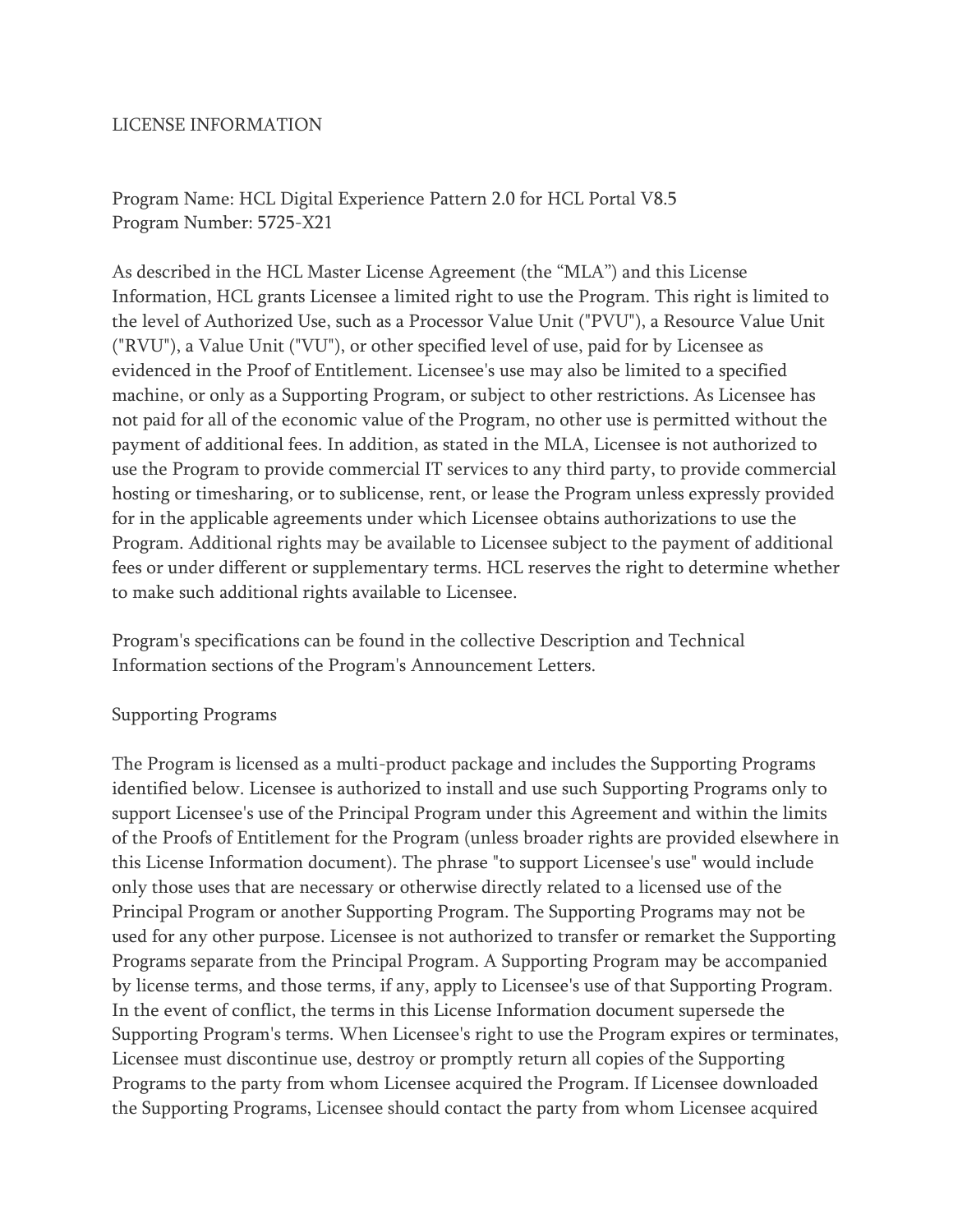the Program. If Licensee wishes to license the Supporting Programs for any use beyond the limits set forth above, please contact an HCL Sales Representative or the party from whom Licensee acquired the Program to obtain the appropriate license.

The following are Supporting Programs licensed with the Program: HCL Portal Personalization HCL Portal Search HCL Web Content Manager IBM WebSphere Application Server Network Deployment

### Prohibited Components

Notwithstanding any provision in the Agreement, Licensee is not authorized to use any of the following components or functions of the Program: IBM WebSphere eXtreme Scale (of WebSphere Application Server Network Deployment)

# Benchmarking

Licensee may disclose the results of any benchmark test of the Program or its subcomponents to any third party provided that Licensee (A) publicly discloses the complete methodology used in the benchmark test (for example, hardware and software setup, installation procedure and configuration files), (B) performs Licensee's benchmark testing running the Program in its Specified Operating Environment using the latest applicable updates, patches and fixes available for the Program from HCL or third parties that provide HCL products ("Third Parties"), and (C) follows any and all performance tuning and "best practices" guidance available in the Program's documentation and on HCL's support web sites for the Program. If Licensee publishes the results of any benchmark tests for the Program, then notwithstanding anything to the contrary in any agreement between Licensee and HCL or Third Parties, HCL and Third Parties will have the right to publish the results of benchmark tests with respect to Licensee's products provided HCL or Third Parties complies with the requirements of (A), (B) and (C) above in its testing of Licensee's products.

Notwithstanding the foregoing, under no circumstances may Licensee publish the results of benchmark tests run on Oracle Outside In Technology without prior written permission.

The above benchmarking terms apply to the following Programs or subcomponents: HCL Portal IBM WebSphere Application Server Network Deployment

Source Components and Sample Materials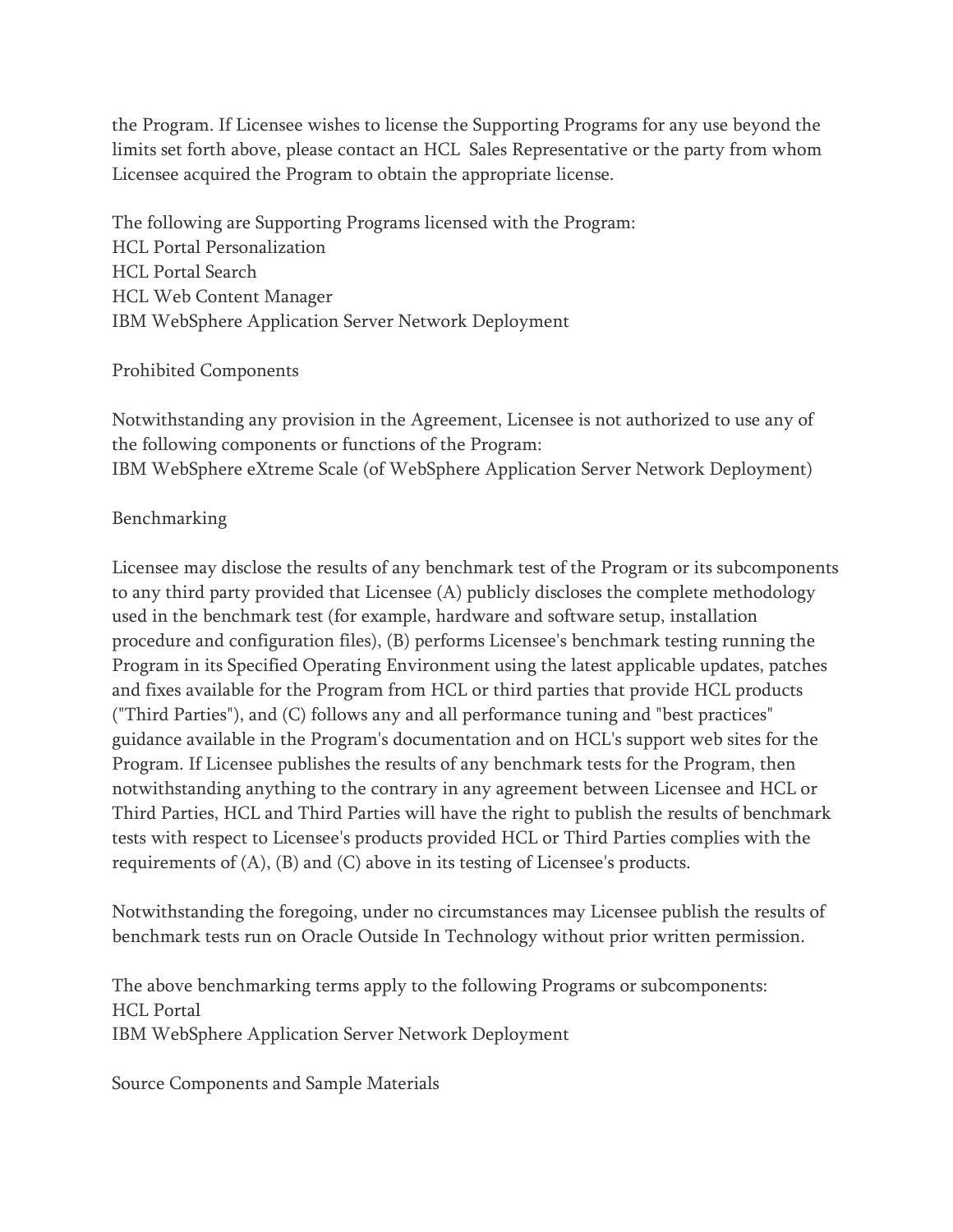The Program may include some components in source code form ("Source Components") and other materials identified as Sample Materials. Licensee may copy and modify Source Components and Sample Materials for internal use only provided such use is within the limits of the license rights under this Agreement, provided however that Licensee may not alter or delete any copyright information or notices contained in the Source Components or Sample Materials. HCL provides the Source Components and Sample Materials without obligation of support and "AS IS", WITH NO WARRANTY OF ANY KIND, EITHER EXPRESS OR IMPLIED, INCLUDING THE WARRANTY OF TITLE, NON-INFRINGEMENT OR NON-INTERFERENCE AND THE IMPLIED WARRANTIES AND CONDITIONS OF MERCHANTABILITY AND FITNESS FOR A PARTICULAR PURPOSE.

Terms for Oracle Outside In Technology

The Programs licensed under this Agreement include Outside In filtering and document viewing technology (the "Outside In Technology") supplied by Oracle USA, Inc. ("Oracle"). The term "Outside In Technology" includes any technology licensed to Oracle by its suppliers. As used in the Agreement, the term "HCL supplier" shall be deemed to include Oracle and its suppliers. In addition to the terms and conditions of this Agreement, as a condition of using the Outside In Technology, Licensee specifically agrees as follows:

(1) Oracle USA, Inc. is a third party beneficiary to this Agreement.

(2) Licensee may only transfer the Program by providing advance written notice to HCL and otherwise subject to the terms of this Agreement.

(3) Licensee may not publish the results of benchmark tests run on the Outside In Technology without prior written permission.

(4) HCL may inform HCL suppliers of compliance verification results relating to such HCL suppliers' components.

(5) To the extent allowed under applicable law, the Uniform Computer Information Transactions Act ("UCITA") does not apply.

Export and Import Restrictions

This Program may contain cryptography. Transfer to, or use by, users of the Program may be prohibited or subject to export or import laws, regulations or policies, including those of the United States Export Administration Regulations. Licensee assumes all responsibility for complying with all applicable laws, regulations, and policies regarding the export, import, or use of this Program, including but not limited to, U.S. restrictions on exports or reexports.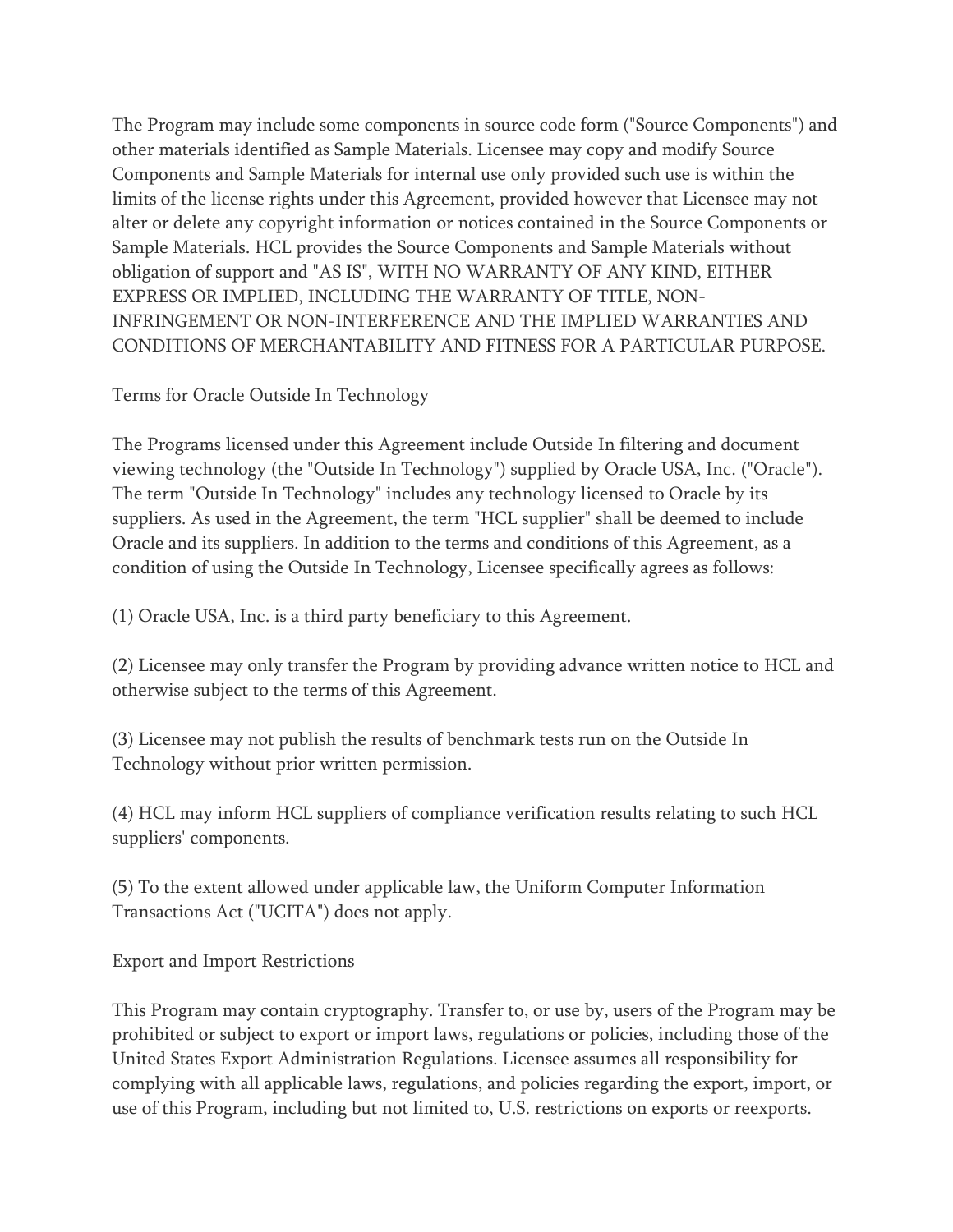### Processor Value Unit (PVU)

Processor Value Unit (PVU) is a unit of measure by which the Program can be licensed. The number of PVU entitlements required is based on the processor technology (defined within the PVU Table by Processor Vendor, Brand, Type and Model Number at http://www.ibm.com/software/lotus/passportadvantage/pvu\_licensing\_for\_customers.html) and the number of processors made available to the Program. IBM continues to define a processor, for the purpose of PVU-based licensing, to be each processor core on a chip. A dual-core processor chip, for example, has two processor cores.

Licensee can deploy the Program using either Full Capacity licensing or Virtualization Capacity (Sub-Capacity) licensing according to the Passport Advantage Sub-Capacity Licensing Terms (see webpage below). If using Full Capacity licensing, Licensee must obtain PVU entitlements sufficient to cover all activated processor cores\* in the physical hardware environment made available to or managed by the Program, except for those servers from which the Program has been permanently removed. If using Virtualization Capacity licensing, Licensee must obtain entitlements sufficient to cover all activated processor cores made available to or managed by the Program, as defined according to the Virtualization Capacity License Counting Rules at

http://www.ibm.com/software/lotus/passportadvantage/Counting\_Software\_licenses\_using\_s pecific\_virtualization\_technologies.html.

\* An Activated processor core is a processor core that is available for use in a physical or virtual server, regardless of whether the capacity of the processor core can be or is limited through virtualization technologies, operating system commands, BIOS settings, or similar restrictions.

Program-unique Terms

# HCL Portal Substitution for PVU

Licensee may substitute Digital Experience Pattern for HCL Portal ("HDXPHP") PVU entitlements for equivalent HCL Portal ("WP") PVU entitlements provided that Licensee has separately acquired additional PVU entitlements to HP and that Licensee's Authorized Use under this agreement of HDXPHP and HP combined does not exceed licensee's HDXPHWP PVU entitlements.

# COMPONENTS NOT USED FOR ESTABLISHING REQUIRED ENTITLEMENTS

When determining the number of entitlements required for Licensee's installation or use of the Program, the installation or use of the following Program components are not taken into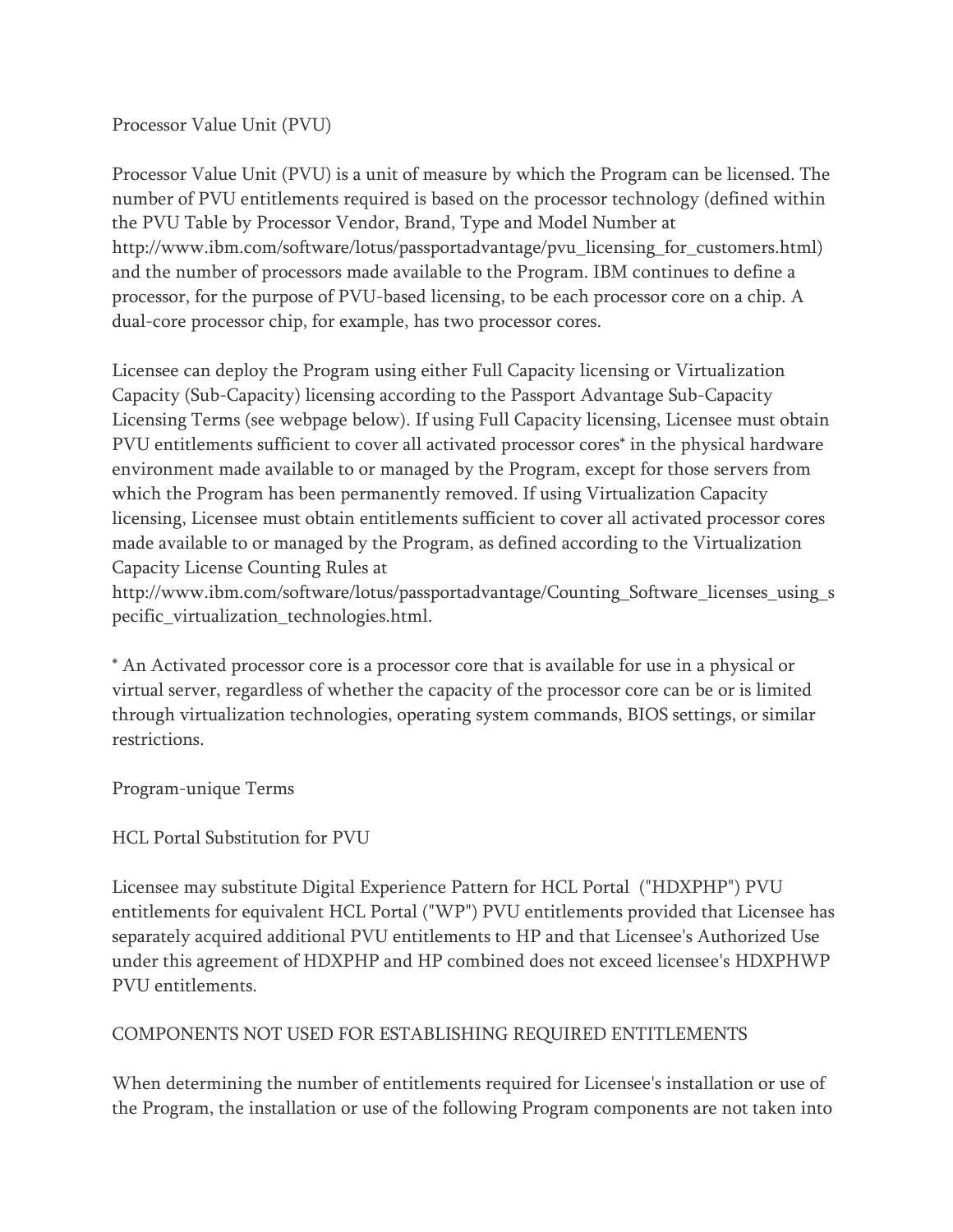consideration. In other words, Licensee may install and use the following Program components, under the license terms, but these components are not used to determine the number of entitlements required for the Program.

All components of the Program when used only for Developer uses. Developer use allows the Program to be deployed as part of Licensee's internal development and unit testing on a developer machine. A developer machine is a physical or virtual desktop environment, running a primary operating system and the Program, both of which are accessible and used by no more than one specified developer. Licensee is not authorized to use the Program for processing production workloads, simulating production workloads or testing scalability of any code, application or system.

All components of the Program when used only for augmenting a separately acquired WebSphere Application Server Network Deployment profile and supporting the remote administration and network deployment of the Program.

Supporting Programs Details

HCL Portal Personalization

- Entitlement: Ratio 1/1
- Use Limitations: Unrestricted

HCL Portal Search

- Entitlement: Ratio 1/1
- Use Limitations: Use by Principal Program

HCL Web Content Manager - Entitlement Ratio: 1/1

IBM WebSphere Application Server Network Deployment

- Entitlement: Ratio 1/1
- Use Limitations: Use by Principal Program

"Addressable Device" is a unit of measure by which the Supporting Program can be licensed. An Addressable Device is a device upon which an application is installed that is addressable by the Supporting Program. Each application installation that is addressable by the Supporting Program counts as a separate Addressable Device.

"Employee" is a person hired for a wage, salary, periodic or hourly rate, fee, or payment to perform work for the Licensee, or any entity to which the Licensee may provide, under the terms of this license, authority to use the software entitled by this license.